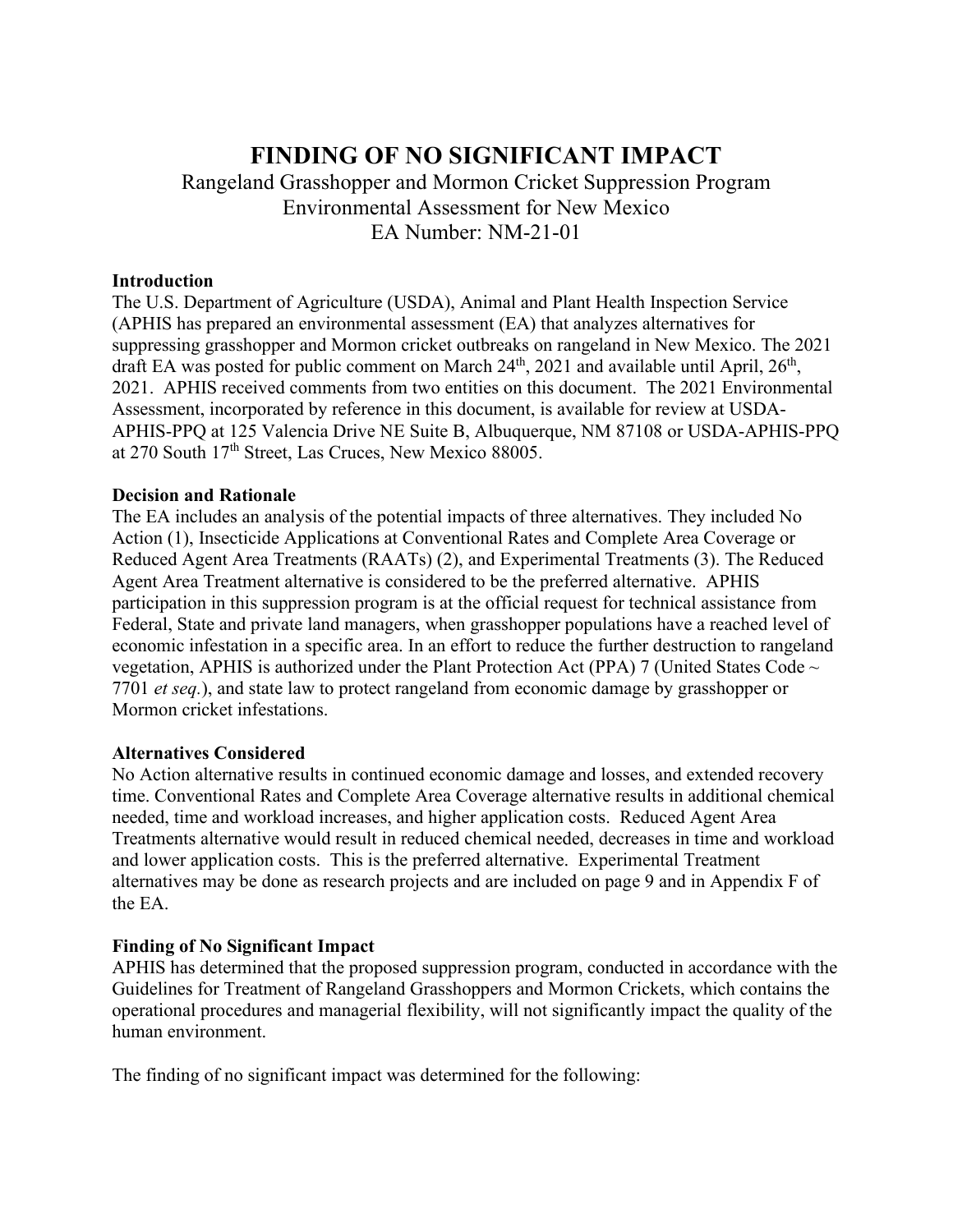- 1. Human health: Potential exposures from RAATs application rates are commensurately lower than from conventional application rates. These low exposures to the general public and workers pose a negligible risk. The rural areas for planned treatment on rangeland are away from the normal movement of the general public, and in general have limited or restrictive access. Experimental treatments are limited in scope and therefore pose a low risk to human health, non-target fish and wildlife.
- 2. Non-targets: Risk is low for most non-target fish and wildlife. The use of RAATs reduces the risk for terrestrial vertebrates and invertebrates. Proposed buffers will ensure aquatic habitats and riparian areas are protected. While some sensitive terrestrial invertebrates may be impacted, our pre-treatment, treatment and post-treatment environmental monitoring is part of the APHIS treatment guidelines (APHIS Directive 5640.1) and is a work activity strictly adhered to. These monitoring and program measures are designed to select and use pesticides that will reduce risk to non-targets.
- 3. APHIS has determined that the proposed action will have no effect on the black-footed ferret, (*Mustela nigripes)*, Canada lynx (*Lynx canadensis*), jaguar (*Panthera onca*), Mexican longnosed bat (*Leptonycteris nivalis*), Mexican gray wolf (*Canis lupus baileyi*), least tern -- interior populations (*Sterna antillarum*), Mexican spotted owl (*Strix occidentais lucida*), Northern Aplomado falcon (*Falco femoralis septentrionalis*), Piping plover (*Charadrius melodus)*, southwestern willow fly-catcher (*Empidonax traillii extimus*), Yellow-billed cuckoo (*Coccyzus americanus*), Narrow-headed gartersnake (*Thamnophis rufipunctatus*), New Mexico ridge-nosed rattlesnake (*Crotalus willardi obscurus*), Northern Mexican gartersnake (*Thamnophis eques megalops*), Chiricahua leopard frog (*Rana chiricahuensis*), Jemez Mountains salamander (*Plethodon neomexicanus*), Arkansas River shiner (*Notropis girardi*), beautiful shiner (*Cyprinella formosa*), Chihuahua chub (*Gila nigrescens)*, Colorado pikeminnow (*Ptychocheilus lucius)*, Gila chub (*Gila intermedia*), Gila topminnow (*Poeciliopsis occidentalis*), Gila trout (*Oncorhynchus gilae)*, Loach minnow (*Tiroga cobitis*), Pecos bluntnose shiner ( *Notropis simus pecosensis*), Pecos gambusia (*Gambusia nobilis)*, Razorback sucker (*Xyrauchen texanus*), Rio Grande silvery minnow (*Hybognathus amarus*), spikedace (*Meda fulgida*), Zuni bluehead sucker (*Catostomus discobolus yarrowi*), Texas hornshell (*Popenaias popei*), Alamosa springsnail (*Psuedotryonia alamosae*), Chupadera springsnail (*Pyrgulopsis chupaderae*), Koster's springsnail (*Juturnia kosteri*), Pecos assiminea snail (*Assiminea pecos*), Roswell springsnail (*Pyrgulopsis roswellensis*), Socorro springsnail (*Pyrgulopsis neomexicana*), Noel's Amphipod (*Gammerus desperatus*), Socorro isopod (*Thermosphaeroma thermophilus*), Holy Ghost Ipomopsis (*Ipomopsis sancti-spiritus*), Knowlton's cactus (*Pedicactus knowltonii*), Kuenzler hedgehog cactus (*Echinocereus fendleri var, kuenzleri*), Lee pincushion cactus (*Coryphantha sneedii var. leei*), Mancos milkvetch (*Astragalus humillimus*), Mesa Verde cactus (*Sclerocactus mesae-verdae*), Sacramento Mountain thistle (*Cirsium vinaceum*), Sneed pincushion cactus (*Coryphantha sneedi var. sneedi*), Todsen's pennyroyal (*Hedeoma todsenii*), or the Zuni fleabane (*Erigeron rhizomatus*).

APHIS has determined the suppression program may affect, is not likely to adversely affect the New Mexico meadow jumping mouse (*Zapus hudsonius luteus*), lesser prairie-chicken (*Tympanuchus pallidicinctus*), Gypsum wild-buckwheat (*Eriogonum gypsophilum*), Pecos